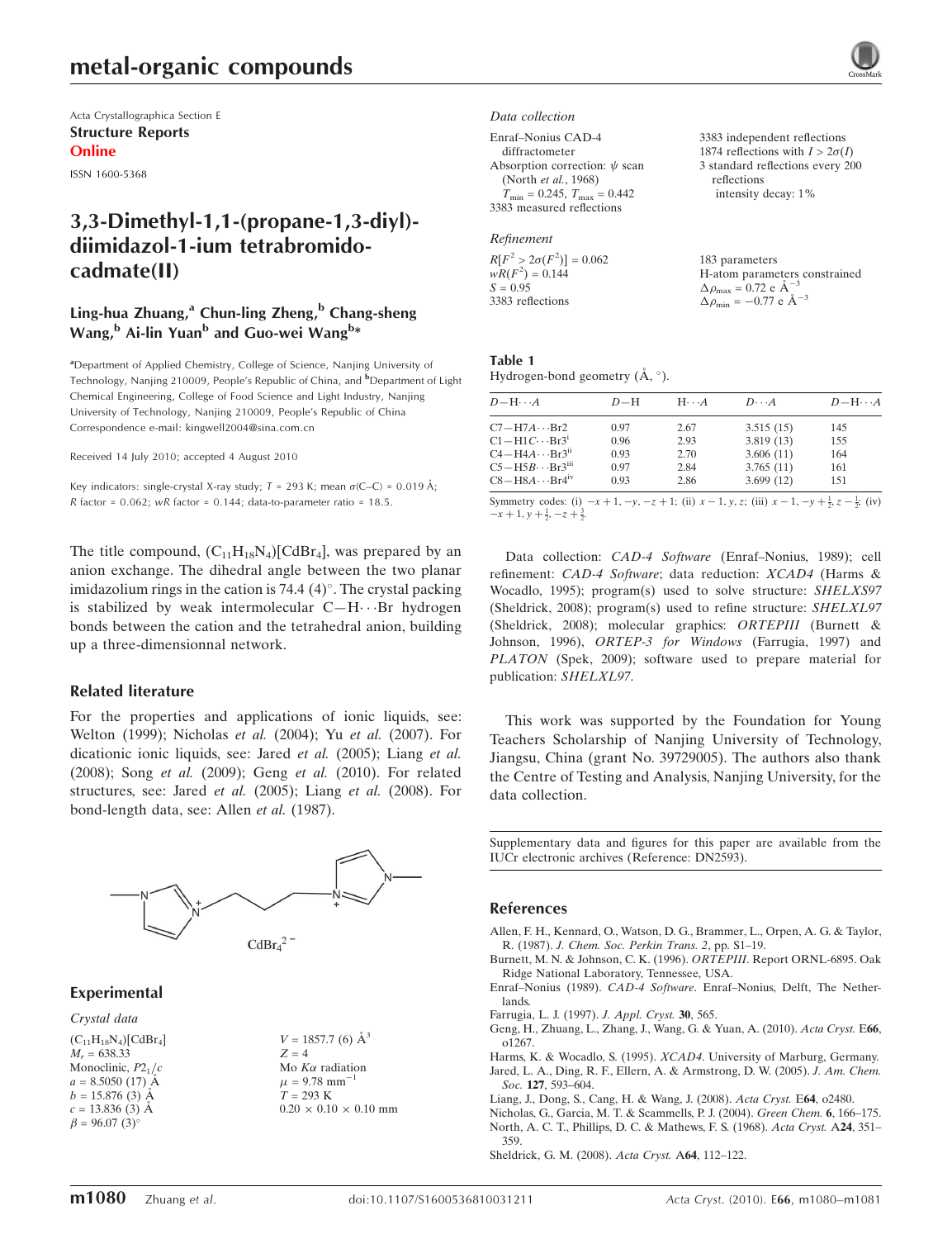[Song, L. C., Luo, X., Wang, Y. Z., Gai, B. & Hu, Q. M. \(2009\).](https://scripts.iucr.org/cgi-bin/cr.cgi?rm=pdfbb&cnor=dn2593&bbid=BB12) J. Organomet. Chem. 694[, 103–112.](https://scripts.iucr.org/cgi-bin/cr.cgi?rm=pdfbb&cnor=dn2593&bbid=BB12) [Spek, A. L. \(2009\).](https://scripts.iucr.org/cgi-bin/cr.cgi?rm=pdfbb&cnor=dn2593&bbid=BB13) Acta Cryst. D65, 148–155.

[Welton, T. \(1999\).](https://scripts.iucr.org/cgi-bin/cr.cgi?rm=pdfbb&cnor=dn2593&bbid=BB14) Chem. Rev. 99, 2071–2083.

[Yu, G. Q., Yan, S. Q., Zhou, F., Liu, X. Q., Liu, W. M. & Liang, Y. M. \(2007\).](https://scripts.iucr.org/cgi-bin/cr.cgi?rm=pdfbb&cnor=dn2593&bbid=BB15) [Tribol. Lett](https://scripts.iucr.org/cgi-bin/cr.cgi?rm=pdfbb&cnor=dn2593&bbid=BB15). 25, 197–205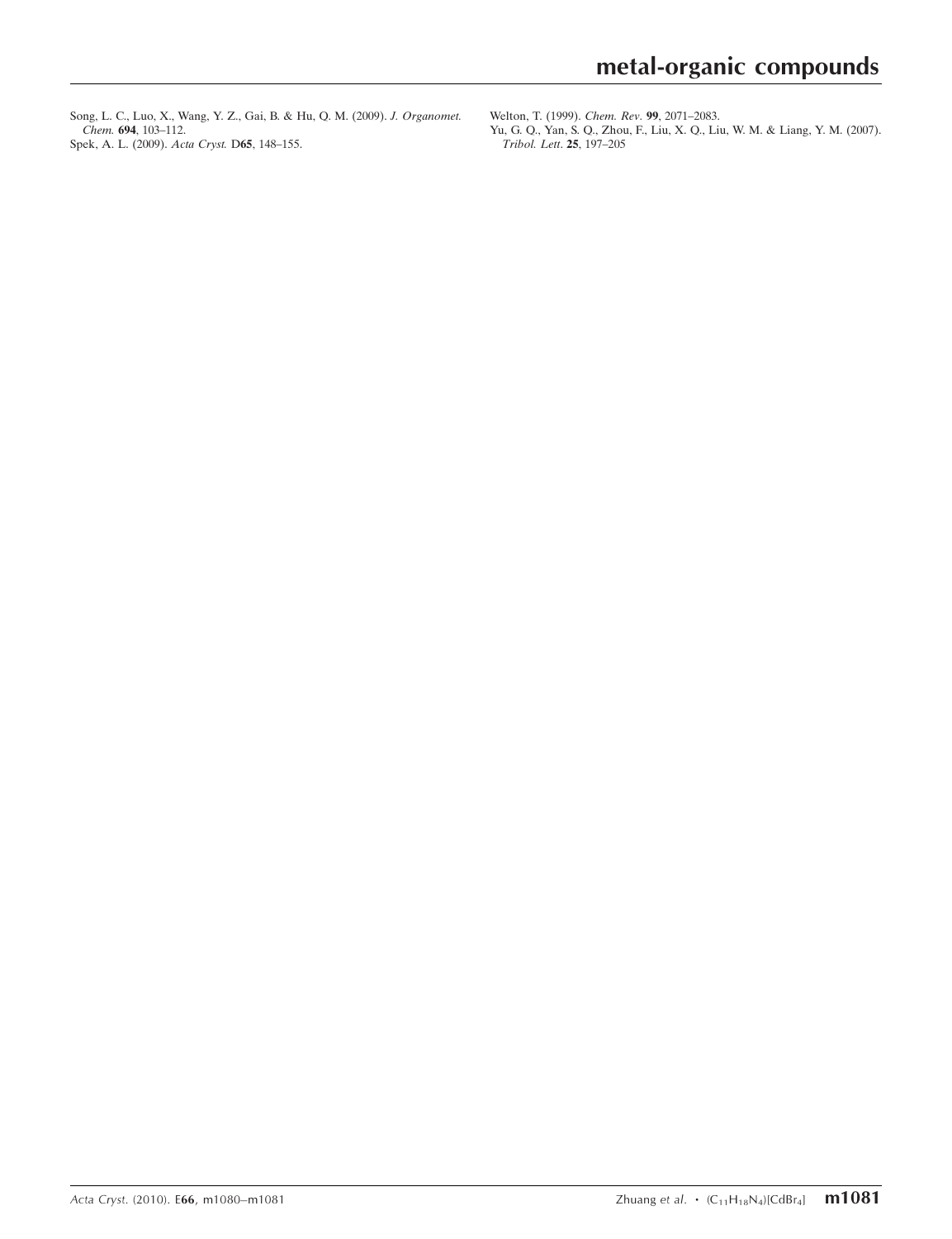# **supporting information**

*Acta Cryst.* (2010). E**66**, m1080–m1081 [https://doi.org/10.1107/S1600536810031211]

**3,3-Dimethyl-1,1-(propane-1,3-diyl)diimidazol-1-ium tetrabromidocadmate(II)**

## **Ling-hua Zhuang, Chun-ling Zheng, Chang-sheng Wang, Ai-lin Yuan and Guo-wei Wang**

#### **S1. Comment**

Ionic liquids (ILs) are generally formed by an organic cation and a weakly coordinating anion. They have enjoyed considerable research interests in recent years because of their unique properties such as high thermal stability, nonvolatility, non-flammability, high ionic conductivity, wide electrochemical window and miscibility with organic compounds (Welton, 1999; Nicholas *et al.*, 2004; Yu *et al.*, 2007). Geminal dicationic ionic liquids have been shown to possess superior physical properties in terms of thermal stability and volatility compared to traditional ionic liquids (ILs) (Jared *et al.*, 2005; Liang *et al.*, 2008; Song *et al.*, 2009). As part of our ongoing studies on new Geminal dicationic ionic liquids (Geng *et al.*, 2010), we report here the crystal structure of the title compound (I).

In (I) (Fig. 1), the bond lengths and angles are within normal ranges (Allen *et al.*, 1987). The two imidazolium rings are of course planar but make a dihedral angle of 74.4 (4)° which is much larger than the values reported for related compound as  $C_{11}H_{18}N_4Br_2$ , 21.5° (Jared *et al.*, 2005) or  $C_{11}H_{18}N_4$  2PF<sub>6</sub>, 6.1 (2)°(Liang *et al.*, 2008). The dication of the title structure has a highly twisted conformation with the two imidazolium rings almost perpendicular to the  $C_3$  plane (angles of C5C6C7-N2C4N1C2C3 and C5C6C7-C8C9N4C10N3 are 79.4 (8)° and 86.1 (6)°, respectively), which are significantly lower than those observed in  $C_{11}H_{18}N_4Br_2$  (106.8 (7)° and 92.6 (6)°, respectively) (Jared *et al.*, 2005).

Weak intermolecular C—H···Br hydrogen bonds between tetrabromide cadmium anions and imidazolium cations build up a three dimensionnal network. (Table 1, Fig.2).

### **S2. Experimental**

A solution of 1,3-dibromide propane(10.1 g, 0.05 mol) in methanol(30 ml) was slowly added to a solution of 1-methylimidazole(9.4 g, 0.11 mol) in methanol(30 ml) at room temperature. The reaction mixture was then refluxed for 6 h. After evaporation of the solvent, the residue was washed with diethyl ether and dichloromethane, then dried in vacuum to obtain ionic liquid 3,3-dimethyl-1,1-(propane-1,3-diyl)- diimidazol-1-ium dibromide (a white solid ionic liquid).

A solution of above mentioned dibromide ionic liquid (3.66 g, 0.01 mol) in methanol(20 ml) was slowly added to a methanol solution of cadmium dibromide (3.44 g, 0.02 mol). The reaction mixture was stirred at room temperature for 3 h. After evaporation of the solvent, the residue was washed with methanol, then dried in vacuum to obtain title compound (I), 3,3-dimethyl-1,1-(propane-1,3-diyl)- diimidazol-1-ium tetrabromide cadmium(II)(yield 84%). *M*.p. 452–454 K.

Crystals of (I) suitable for X-ray diffraction were obtained by slow evaporation of methanol. <sup>1</sup>H NMR (DMSO,  $\delta$ , p.p.m.) 8.82 (s, 2 H), 7.49 (d, 4 H), 4.37 (t, 4 H), 3.93 (s,6 H), 2.57 (t, 4 H).

#### **S3. Refinement**

All H atoms attached to C atoms fixed geometrically and treated as riding with  $C-H = 0.96 \text{ Å}$  (methyl), 0.97 Å (methylene) or 0.93 Å (aromatic) with  $U_{iso}(H) = 1.2U_{eq}(C)$  or  $U_{iso}(H) = 1.5U_{eq}(C$ methyl).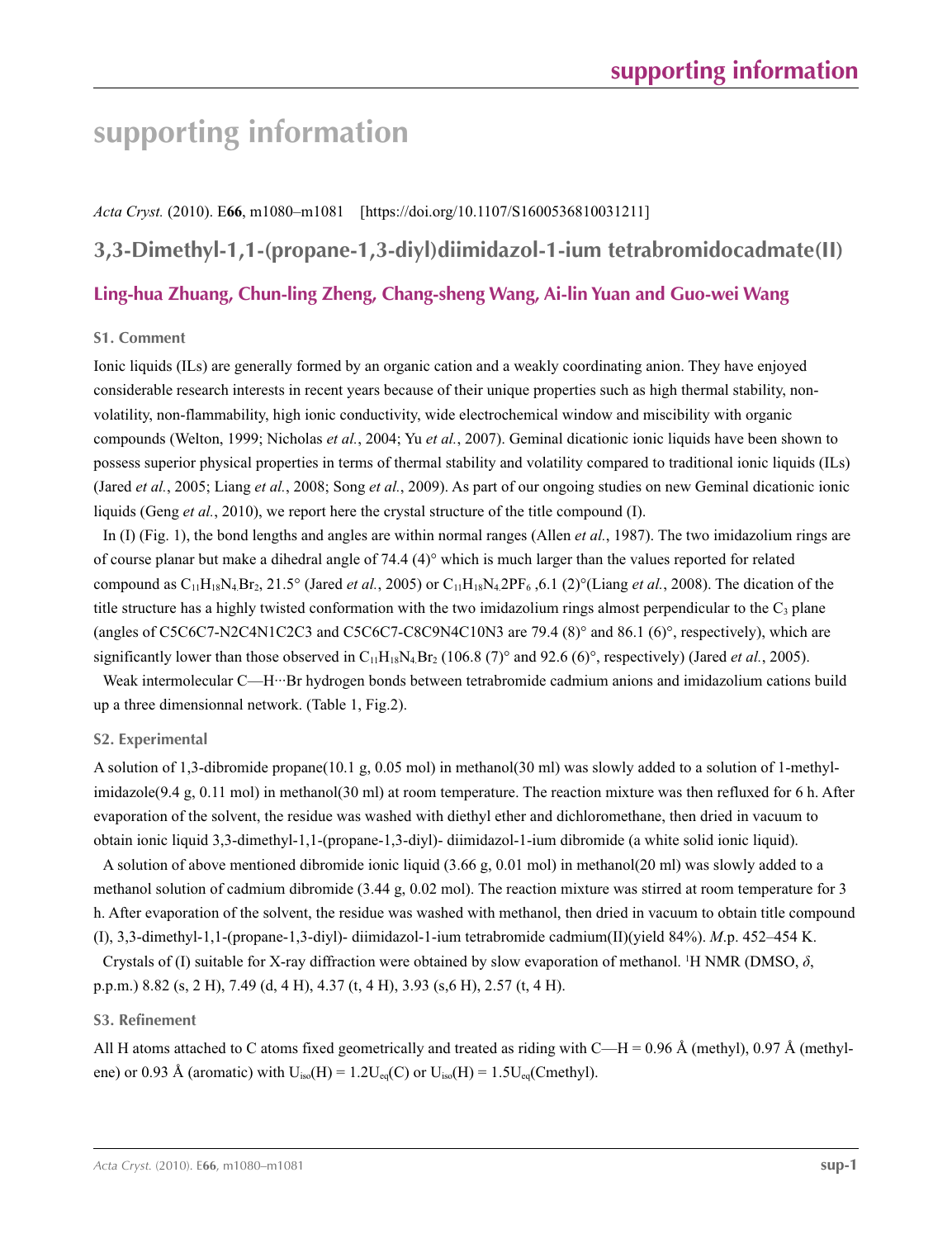

## **Figure 1**

A view of the molecular structure of (I) showing the atom-numbering scheme. Displacement ellipsoids are drawn at the 30% probability level. Hydrogen are represented as small spheres of arbitrary radii. Hydrogen bond is shown as dashed line.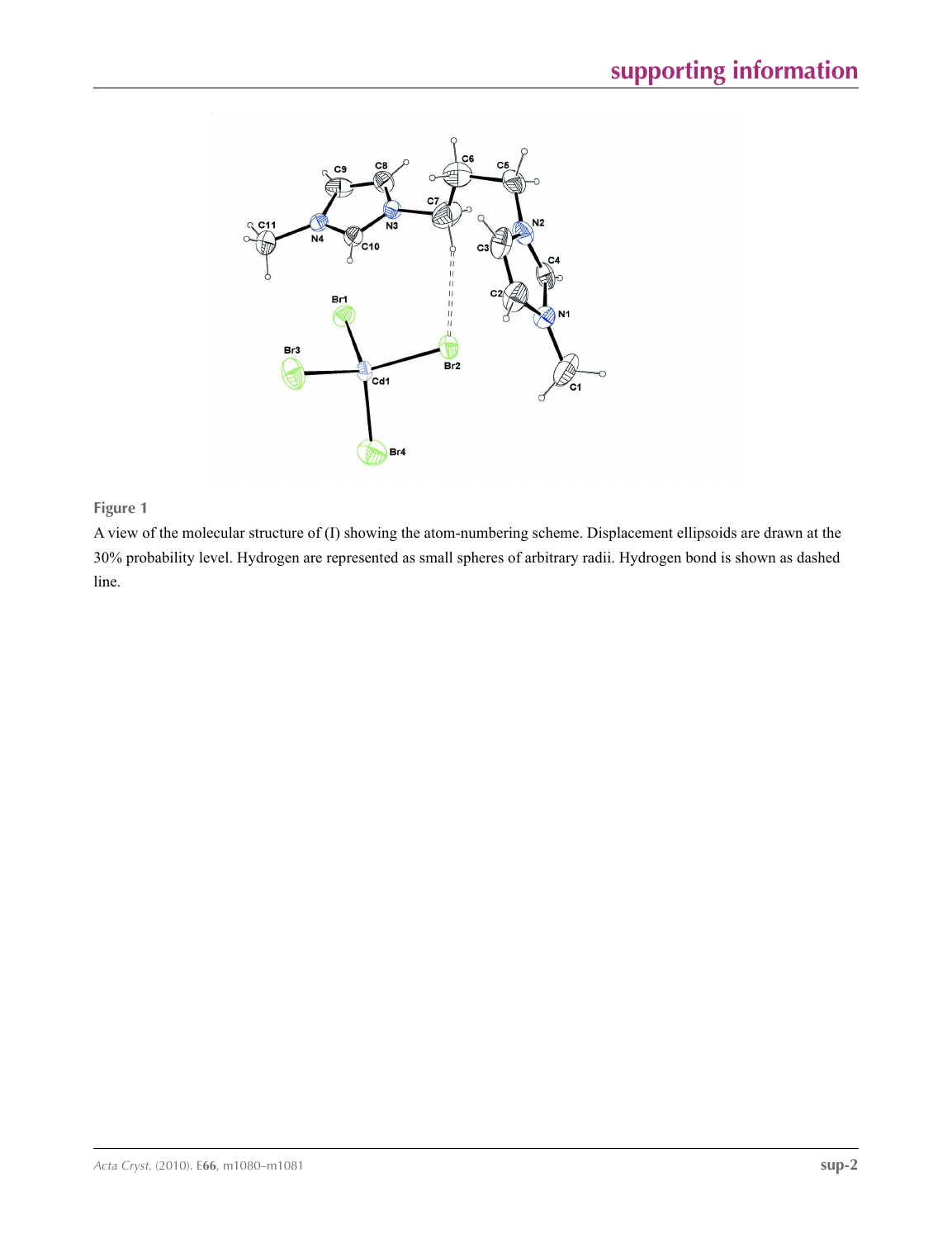

## **Figure 2**

Partial packing view showing the C-H···Br Hydrogen bonding pattern. Hydrogen bonds are drawn as dashed lines. H atoms not involved in hydrogen bonding have been omitted for clarity. [Symmetry codes : (i) -*x*+1, -*y*, -*z*+1; (ii) -*x*+1, *y*+1/2, -*z*+3/2; (iii) *x*-1, -*y*+1/2, *z*-1/2.

**3,3-Dimethyl-1,1-(propane-1,3-diyl)diimidazol-1-ium tetrabromidocadmate(II)** 

*Crystal data*

| $(C_{11}H_{18}N_4)[CdBr_4]$<br>$M_r = 638.33$<br>Monoclinic, $P2_1/c$<br>Hall symbol: -P 2ybc<br>$a = 8.5050(17)$ Å<br>$b = 15.876(3)$ Å<br>$c = 13.836(3)$ Å<br>$\beta$ = 96.07 (3) <sup>o</sup><br>$V = 1857.7$ (6) Å <sup>3</sup><br>$Z=4$ | $F(000) = 1200$<br>$D_x = 2.282$ Mg m <sup>-3</sup><br>Mo Ka radiation, $\lambda = 0.71073$ Å<br>Cell parameters from 25 reflections<br>$\theta$ = 9–13°<br>$\mu$ = 9.78 mm <sup>-1</sup><br>$T = 293 \text{ K}$<br>Block, white<br>$0.20 \times 0.10 \times 0.10$ mm |
|-----------------------------------------------------------------------------------------------------------------------------------------------------------------------------------------------------------------------------------------------|-----------------------------------------------------------------------------------------------------------------------------------------------------------------------------------------------------------------------------------------------------------------------|
| Data collection                                                                                                                                                                                                                               |                                                                                                                                                                                                                                                                       |
| Enraf-Nonius CAD-4<br>diffractometer<br>Radiation source: fine-focus sealed tube<br>Graphite monochromator<br>$\omega/2\theta$ scans                                                                                                          | Absorption correction: $\psi$ scan<br>(North <i>et al.</i> , 1968)<br>$T_{\min} = 0.245$ , $T_{\max} = 0.442$<br>3383 measured reflections<br>3383 independent reflections<br>1874 reflections with $I > 2\sigma(I)$                                                  |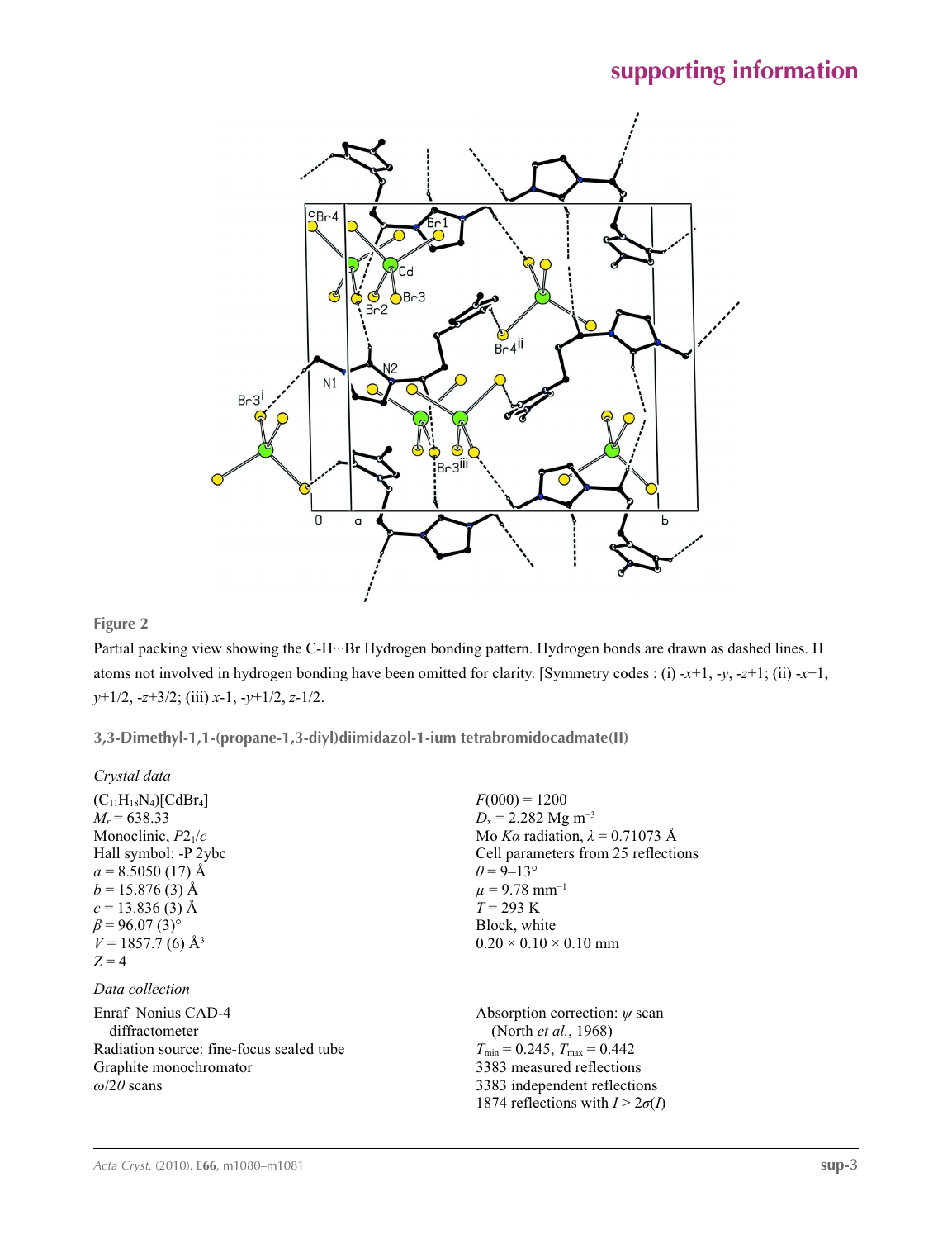$R_{\text{int}} = 0.000$  $\theta_{\text{max}} = 25.3^{\circ}, \theta_{\text{min}} = 2.0^{\circ}$  $h = -10 \rightarrow 10$  $k = 0 \rightarrow 19$ 

*Refinement*

Refinement on *F*<sup>2</sup> Least-squares matrix: full  $R[F^2 > 2\sigma(F^2)] = 0.062$  $wR(F^2) = 0.144$  $S = 0.95$ 3383 reflections 183 parameters 0 restraints Primary atom site location: structure-invariant direct methods Secondary atom site location: difference Fourier map Hydrogen site location: inferred from neighbouring sites H-atom parameters constrained  $w = 1/[\sigma^2 (F_o^2) + (0.066P)^2]$ where  $P = (F_o^2 + 2F_c^2)/3$  $(\Delta/\sigma)_{\text{max}}$  < 0.001  $\Delta\rho_{\text{max}} = 0.72$  e Å<sup>-3</sup>  $\Delta \rho_{\text{min}} = -0.77 \text{ e } \text{\AA}^{-3}$ 

#### *Special details*

**Geometry**. All esds (except the esd in the dihedral angle between two l.s. planes) are estimated using the full covariance matrix. The cell esds are taken into account individually in the estimation of esds in distances, angles and torsion angles; correlations between esds in cell parameters are only used when they are defined by crystal symmetry. An approximate (isotropic) treatment of cell esds is used for estimating esds involving l.s. planes.

 $l = 0 \rightarrow 16$ 

intensity decay: 1%

3 standard reflections every 200 reflections

**Refinement**. Refinement of  $F^2$  against ALL reflections. The weighted *R*-factor  $wR$  and goodness of fit *S* are based on  $F^2$ , conventional *R*-factors *R* are based on *F*, with *F* set to zero for negative  $F^2$ . The threshold expression of  $F^2 > \sigma(F^2)$  is used only for calculating *R*-factors(gt) *etc*. and is not relevant to the choice of reflections for refinement. *R*-factors based on *F*<sup>2</sup> are statistically about twice as large as those based on *F*, and *R*- factors based on ALL data will be even larger.

|                  | $\boldsymbol{\chi}$ | $\mathcal{Y}$ | $\boldsymbol{Z}$ | $U_{\rm iso}$ */ $U_{\rm eq}$ |  |
|------------------|---------------------|---------------|------------------|-------------------------------|--|
| N1               | 0.2634(10)          | 0.0761(6)     | 0.4518(6)        | 0.045(2)                      |  |
| N2               | 0.2576(10)          | 0.2095(6)     | 0.4221(7)        | 0.052(2)                      |  |
| N <sub>3</sub>   | 0.5789(10)          | 0.3667(6)     | 0.6079(7)        | 0.060(3)                      |  |
| N4               | 0.8099(10)          | 0.3936(6)     | 0.6694(6)        | 0.047(2)                      |  |
| C1               | 0.2360(16)          | $-0.0015(9)$  | 0.4950(10)       | 0.095(5)                      |  |
| H1A              | 0.2116              | 0.0075        | 0.5604           | $0.142*$                      |  |
| H1B              | 0.3289              | $-0.0360$     | 0.4959           | $0.142*$                      |  |
| H1C              | 0.1488              | $-0.0293$     | 0.4584           | $0.142*$                      |  |
| C <sub>2</sub>   | 0.3518(14)          | 0.0926(9)     | 0.3730(9)        | 0.066(4)                      |  |
| H2A              | 0.4038              | 0.0519        | 0.3400           | $0.079*$                      |  |
| C <sub>3</sub>   | 0.3505(13)          | 0.1739(8)     | 0.3527(9)        | 0.064(4)                      |  |
| H <sub>3</sub> A | 0.3989              | 0.2014        | 0.3045           | $0.076*$                      |  |
| C4               | 0.2128(11)          | 0.1516(8)     | 0.4794(8)        | 0.050(3)                      |  |
| H4A              | 0.1545              | 0.1609        | 0.5315           | $0.060*$                      |  |
| C <sub>5</sub>   | 0.2341(14)          | 0.3012(8)     | 0.4287(9)        | 0.068(4)                      |  |
| H <sub>5</sub> A | 0.1515              | 0.3121        | 0.4704           | $0.081*$                      |  |
| H5B              | 0.1983              | 0.3228        | 0.3646           | $0.081*$                      |  |
| C6               | 0.3818(15)          | 0.3485(8)     | 0.4682(9)        | 0.074(4)                      |  |
| H <sub>6</sub> A | 0.4681              | 0.3349        | 0.4304           | $0.089*$                      |  |
| H <sub>6</sub> B | 0.3630              | 0.4087        | 0.4637           | $0.089*$                      |  |
| C7               | 0.4240(18)          | 0.3240(9)     | 0.5717(11)       | 0.096(5)                      |  |
|                  |                     |               |                  |                               |  |

*Fractional atomic coordinates and isotropic or equivalent isotropic displacement parameters (Å<sup>2</sup>)*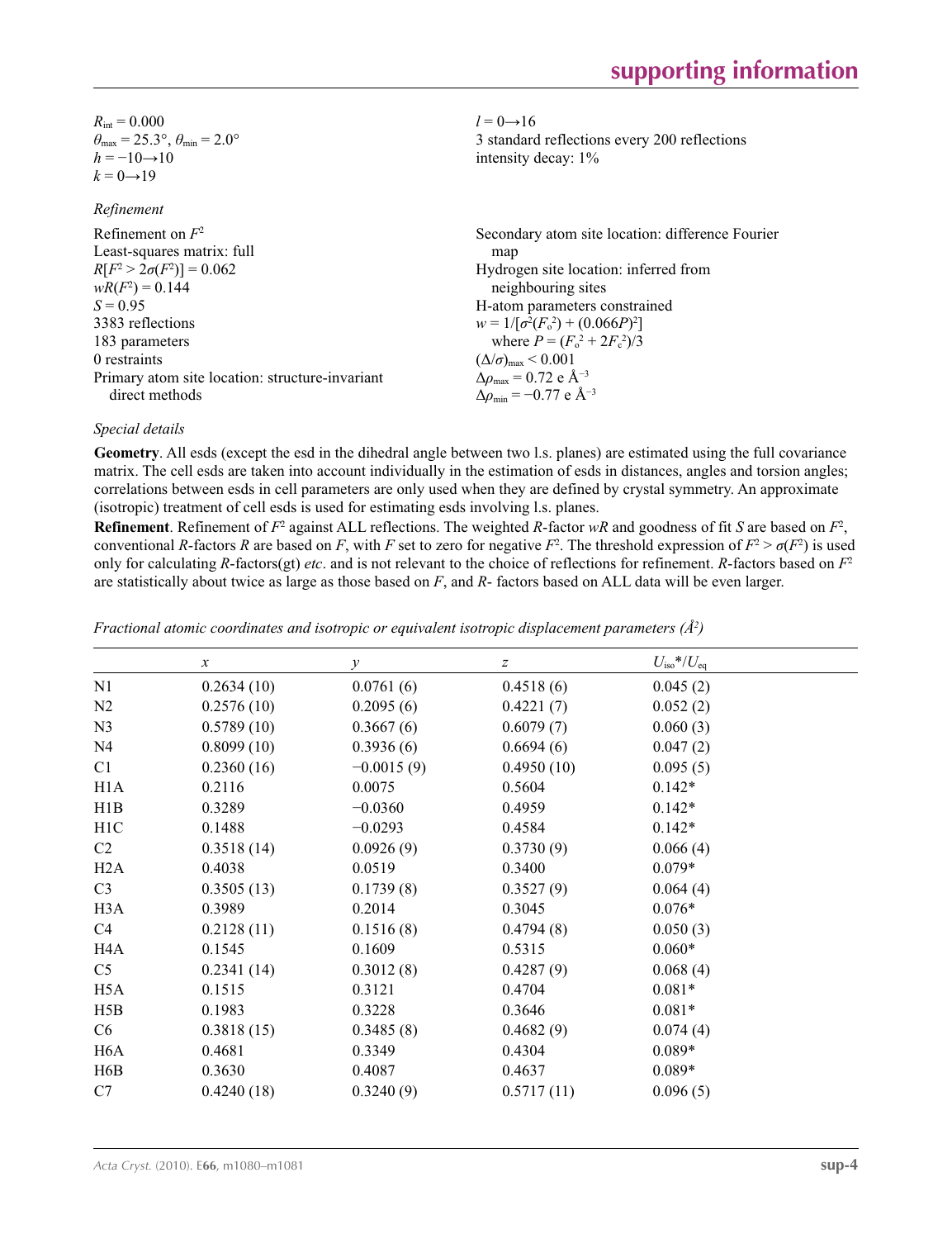| H7A             | 0.4352      | 0.2634      | 0.5770      | $0.115*$  |
|-----------------|-------------|-------------|-------------|-----------|
| H7B             | 0.3414      | 0.3416      | 0.6106      | $0.115*$  |
| C8              | 0.5739(14)  | 0.4410(8)   | 0.6537(8)   | 0.057(3)  |
| H8A             | 0.4833      | 0.4729      | 0.6583      | $0.068*$  |
| C9              | 0.7154(16)  | 0.4612(8)   | 0.6906(9)   | 0.067(4)  |
| H9A             | 0.7468      | 0.5103      | 0.7240      | $0.080*$  |
| C10             | 0.7192(13)  | 0.3354(8)   | 0.6172(8)   | 0.055(3)  |
| H10A            | 0.7515      | 0.2842      | 0.5934      | $0.065*$  |
| C <sub>11</sub> | 0.9894(14)  | 0.3870(10)  | 0.7007(12)  | 0.107(6)  |
| H11A            | 1.0261      | 0.4384      | 0.7320      | $0.160*$  |
| H11B            | 1.0442      | 0.3778      | 0.6444      | $0.160*$  |
| H11C            | 1.0094      | 0.3408      | 0.7450      | $0.160*$  |
| Cd1             | 0.77770(8)  | 0.15445(5)  | 0.80145(6)  | 0.0423(2) |
| Br1             | 0.79089(15) | 0.29343(8)  | 0.89683(10) | 0.0652(4) |
| Br2             | 0.50899(14) | 0.13451(8)  | 0.69780(10) | 0.0643(4) |
| Br <sub>3</sub> | 1.00029(15) | 0.14239(11) | 0.69122(10) | 0.0832(5) |
| Br <sub>4</sub> | 0.8109(2)   | 0.04053(11) | 0.92709(13) | 0.1013(6) |
|                 |             |             |             |           |

*Atomic displacement parameters (Å2 )*

|                 | $U^{11}$   | $L^{22}$   | $U^{33}$   | $U^{12}$     | $U^{13}$     | $U^{23}$     |
|-----------------|------------|------------|------------|--------------|--------------|--------------|
| N1              | 0.048(6)   | 0.046(6)   | 0.043(5)   | $-0.003(5)$  | 0.011(4)     | $-0.003(4)$  |
| N2              | 0.040(6)   | 0.056(6)   | 0.061(6)   | 0.011(5)     | 0.004(5)     | $-0.009(5)$  |
| N <sub>3</sub>  | 0.046(6)   | 0.034(6)   | 0.092(8)   | $-0.013(4)$  | $-0.031(5)$  | 0.002(5)     |
| N <sub>4</sub>  | 0.044(5)   | 0.057(6)   | 0.042(5)   | $-0.002(5)$  | 0.010(4)     | 0.021(5)     |
| C <sub>1</sub>  | 0.097(11)  | 0.091(11)  | 0.094(11)  | $-0.056(9)$  | 0.004(9)     | 0.006(10)    |
| C <sub>2</sub>  | 0.062(9)   | 0.070(9)   | 0.070(9)   | $-0.008(7)$  | 0.029(7)     | $-0.016(7)$  |
| C <sub>3</sub>  | 0.054(8)   | 0.077(10)  | 0.063(8)   | $-0.019(7)$  | 0.020(6)     | $-0.018(7)$  |
| C <sub>4</sub>  | 0.031(6)   | 0.081(9)   | 0.037(6)   | 0.006(6)     | 0.005(5)     | $-0.009(7)$  |
| C <sub>5</sub>  | 0.064(9)   | 0.077(10)  | 0.055(8)   | $-0.001(7)$  | $-0.027(6)$  | 0.004(7)     |
| C6              | 0.094(10)  | 0.073(9)   | 0.056(8)   | 0.005(8)     | 0.009(7)     | 0.000(8)     |
| C7              | 0.122(14)  | 0.065(10)  | 0.099(12)  | $-0.021(9)$  | 0.005(10)    | $-0.013(8)$  |
| C8              | 0.054(8)   | 0.062(9)   | 0.052(7)   | 0.002(6)     | $-0.001(6)$  | $-0.003(6)$  |
| C9              | 0.103(11)  | 0.043(7)   | 0.052(7)   | 0.010(8)     | 0.004(7)     | $-0.009(6)$  |
| C10             | 0.045(7)   | 0.061(8)   | 0.057(7)   | $-0.006(6)$  | 0.001(6)     | 0.015(6)     |
| C11             | 0.053(9)   | 0.080(11)  | 0.183(18)  | $-0.017(8)$  | $-0.009(10)$ | 0.034(11)    |
| Cd1             | 0.0313(4)  | 0.0491(5)  | 0.0475(5)  | $-0.0006(4)$ | 0.0080(3)    | $-0.0051(4)$ |
| Br1             | 0.0724(9)  | 0.0536(8)  | 0.0706(9)  | $-0.0055(6)$ | 0.0119(7)    | $-0.0081(6)$ |
| Br2             | 0.0457(7)  | 0.0684(9)  | 0.0760(9)  | $-0.0047(6)$ | $-0.0061(6)$ | $-0.0025(7)$ |
| Br <sub>3</sub> | 0.0583(8)  | 0.1260(14) | 0.0684(9)  | 0.0112(9)    | 0.0214(7)    | $-0.0020(9)$ |
| Br4             | 0.1088(13) | 0.0956(12) | 0.1011(12) | 0.0178(10)   | 0.0180(10)   | 0.0049(10)   |
|                 |            |            |            |              |              |              |

## *Geometric parameters (Å, º)*

| $N1 - C4$ | 1.342(13) | $C5-C6$    | 1.514(16) |
|-----------|-----------|------------|-----------|
| $N1 - C1$ | 1.400(15) | $C5 - H5A$ | 0.9700    |
| $N1-C2$   | 1.412(13) | $C5 - H5B$ | 0.9700    |
| $N2-C4$   | 1.297(13) | $C6-C7$    | 1.490(17) |
|           |           |            |           |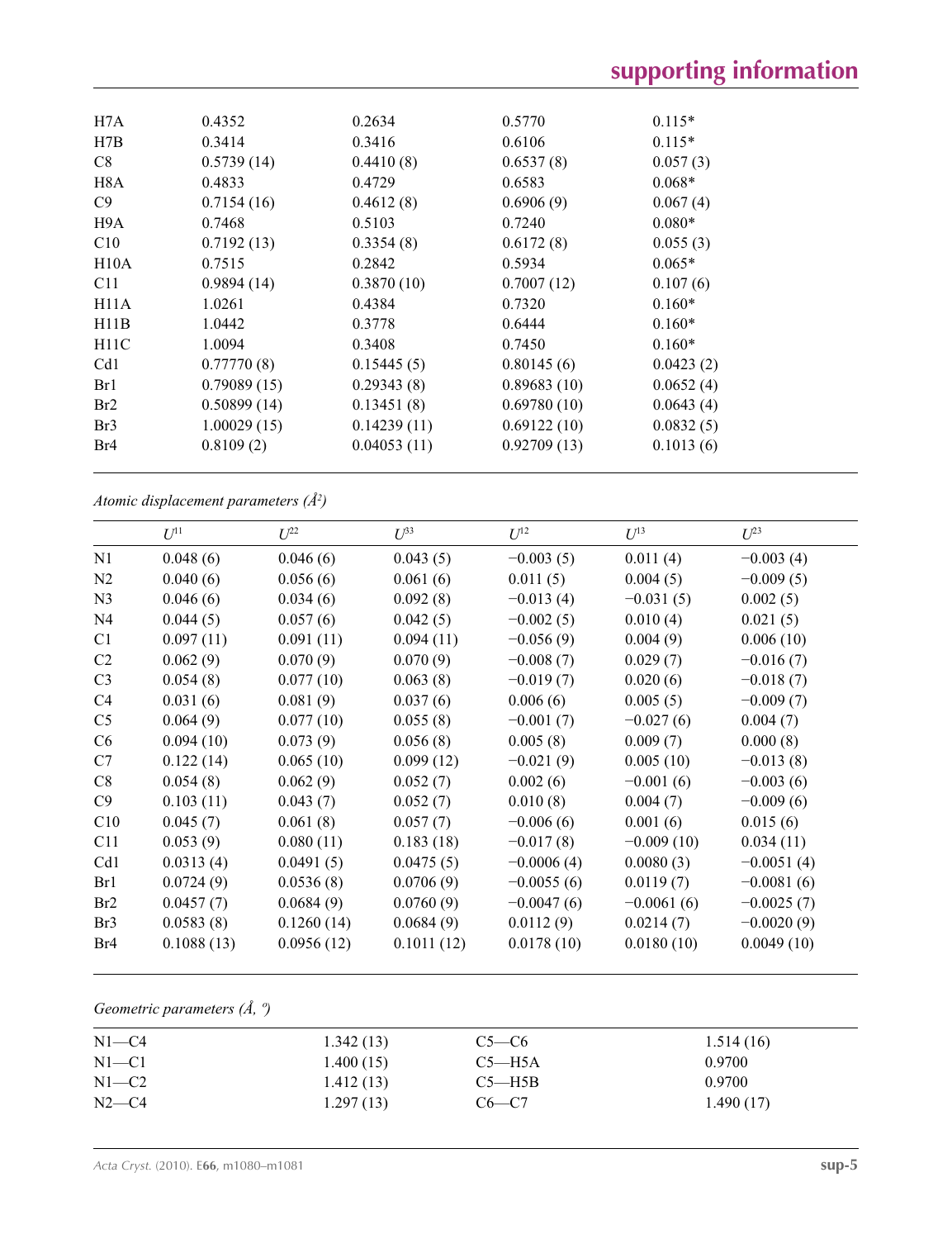| $N2-C3$             | 1.423(14) | $C6 - H6A$                  | 0.9700     |
|---------------------|-----------|-----------------------------|------------|
| $N2-C5$             | 1.475(15) | $C6 - H6B$                  | 0.9700     |
| $N3 - C10$          | 1.286(13) | $C7 - H7A$                  | 0.9700     |
| $N3-C8$             | 1.341(14) | $C7 - H7B$                  | 0.9700     |
| $N3-C7$             | 1.519(15) | $C8-C9$                     | 1.297(15)  |
| $N4 - C10$          | 1.362(13) | $C8 - H8A$                  | 0.9300     |
| $N4$ —C $9$         | 1.391(13) | $C9 - H9A$                  | 0.9300     |
| $N4 - C11$          | 1.545(14) | $C10 - H10A$                | 0.9300     |
| $C1 - H1A$          | 0.9600    | $C11 - H11A$                | 0.9600     |
| $Cl$ -H1B           | 0.9600    | $C11 - H11B$                | 0.9600     |
| $C1 - H1C$          | 0.9600    | $C11 - H11C$                | 0.9600     |
| $C2-C3$             | 1.321(17) | $Cd1 - Br4$                 | 2.5036(19) |
| $C2 - H2A$          | 0.9300    | $Cd1 - Br3$                 | 2.5608(16) |
| $C3 - H3A$          | 0.9300    | $Cd1 - Br1$                 | 2.5673(15) |
| $C4 - H4A$          | 0.9300    | $Cd1 - Br2$                 | 2.5858(16) |
|                     |           |                             |            |
| $C4 - N1 - C1$      | 126.2(10) | $C7-C6-C5$                  | 108.9(11)  |
| $C4 - N1 - C2$      | 105.5(9)  | $C7-C6-H6A$                 | 109.9      |
| $C1 - N1 - C2$      | 128.3(11) | $C5-C6-H6A$                 | 109.9      |
| $C4 - N2 - C3$      | 110.5(10) | $C7-C6$ -H6B                | 109.9      |
| $C4 - N2 - C5$      | 127.7(11) | $C5-C6-H6B$                 | 109.9      |
| $C3 - N2 - C5$      | 121.5(11) | $H6A - C6 - H6B$            | 108.3      |
| $C10 - N3 - C8$     | 111.6(9)  | $C6 - C7 - N3$              | 108.2(11)  |
| $C10 - N3 - C7$     | 128.6(11) | $C6-C7-H7A$                 | 110.0      |
| $C8 - N3 - C7$      | 118.6(11) | $N3$ –C7–H7A                | 110.0      |
| $C10 - N4 - C9$     | 109.1(10) | $C6-C7-H7B$                 | 110.0      |
| $C10 - N4 - C11$    | 126.2(11) | $N3-C7-H7B$                 | 110.0      |
| $C9 - N4 - C11$     | 124.7(12) | $H7A - C7 - H7B$            | 108.4      |
| $N1-C1-H1A$         | 109.5     | $C9 - C8 - N3$              | 109.2(11)  |
| $N1-C1-H1B$         | 109.5     | $C9-C8-H8A$                 | 125.4      |
| $H1A - C1 - H1B$    | 109.5     | $N3$ – $C8$ – $H8A$         | 125.4      |
| $N1-C1-H1C$         | 109.5     | $C8-C9-N4$                  | 105.0(11)  |
| $H1A - C1 - H1C$    | 109.5     | $C8-C9-H9A$                 | 127.5      |
| $H1B - C1 - H1C$    | 109.5     | $N4$ -C9 -H9A               | 127.5      |
| $C3-C2-N1$          | 110.6(11) | $N3 - C10 - N4$             | 105.0(10)  |
| $C3-C2-H2A$         | 124.7     | N3-C10-H10A                 | 127.5      |
| $N1-C2-H2A$         | 124.7     | $N4 - C10 - H10A$           | 127.5      |
| $C2 - C3 - N2$      | 103.7(11) | $N4$ $-$ C $11$ $-$ H $11A$ | 109.5      |
| $C2-C3-H3A$         | 128.1     | $N4$ – $C11$ – $H11B$       | 109.5      |
| $N2-C3-H3A$         | 128.1     | $H11A - C11 - H11B$         | 109.5      |
| $N2 - C4 - N1$      |           |                             |            |
| $N2-C4-H4A$         | 109.6(9)  | $N4$ $-$ C11 $-$ H11C       | 109.5      |
|                     | 125.2     | $H11A - C11 - H11C$         | 109.5      |
| $N1-C4-H4A$         | 125.2     | $H11B - C11 - H11C$         | 109.5      |
| $N2 - C5 - C6$      | 113.6(10) | Br4—Cd1—Br3                 | 108.87(6)  |
| $N2$ — $C5$ — $H5A$ | 108.9     | $Br4$ – $Cd1$ – $Br1$       | 105.57(6)  |
| $C6-C5-H5A$         | 108.9     | Br3—Cd1—Br1                 | 112.06(6)  |
| $N2$ – $C5$ – $H5B$ | 108.9     | $Br4$ – $Cd1$ – $Br2$       | 108.95(6)  |
| $C6-C5-HSB$         | 108.9     | $Br3 - Cd1 - Br2$           | 109.04(6)  |